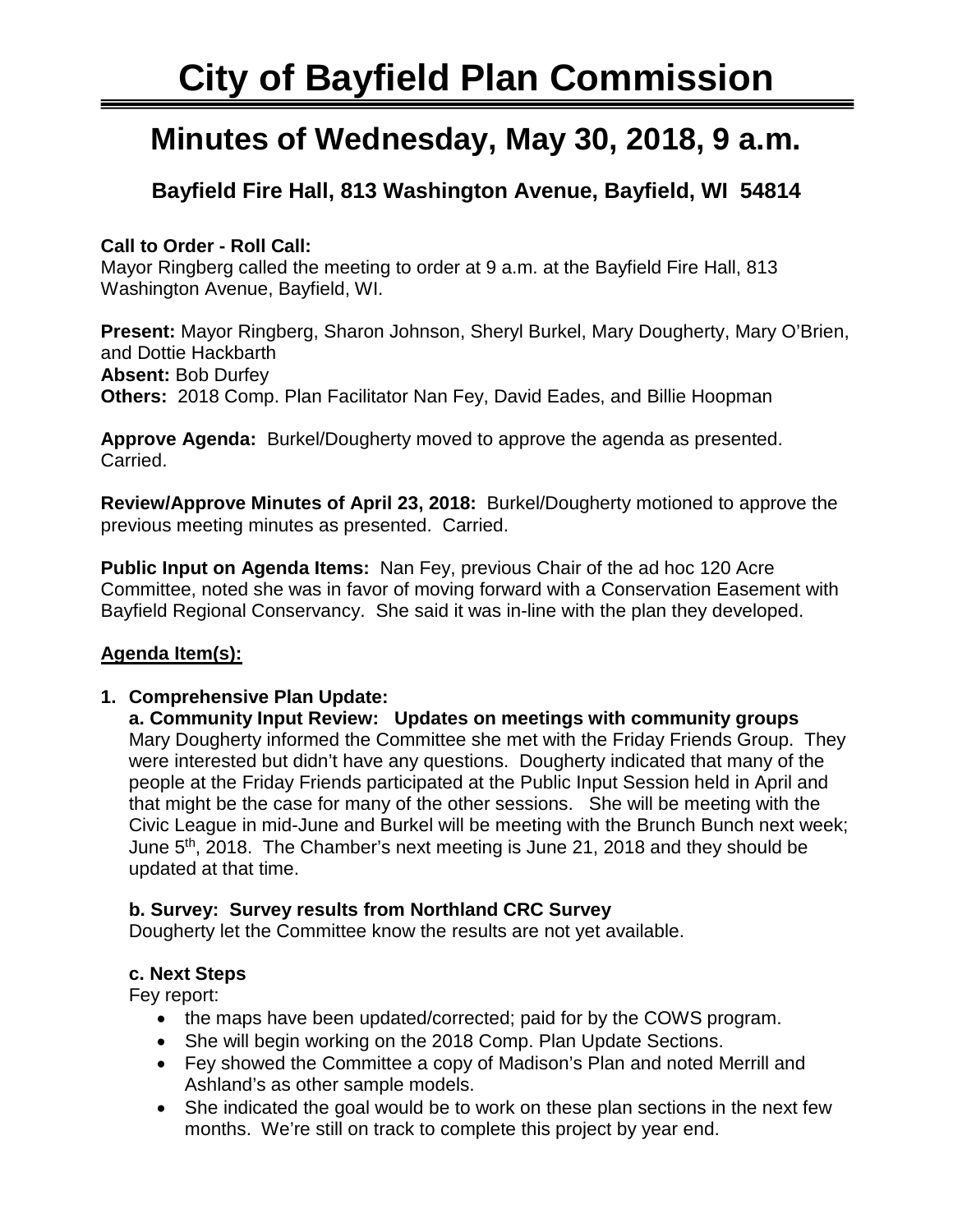**2. Temporary Shelter Application/Permit: Bayfield Maritime Museum, 131 S. 1st St.** Burkel/Johnson moved to approve the Bayfield Maritime Museum's request for a 10'x20' Canopy from May 1 to October 1, 2018. Carried.

#### **3. Non-Profit Event Signage: Bayfield Summer Concerns**

Johnson/Dougherty made a motion to approve the Non-Profit Event Signage as requested for their 13 concerts (see application for specific dates). Carried.

#### **4. Short Term Rental Proposed Ordinance / Application**

Hoopman reviewed the updated proposed ordinance with the Committee. She noted it was reviewed and amended again by Attorney Daly, David Eades and Sheryl Burkel. Hoopman reminded the Commission they asked for a version that was similarly formatted like the Town of Bayfield's draft. Hopefully that was accomplished as well as clarifying various sections. Burkel/Johnson made a motion to approve the proposed draft and to move it forward with the required public hearing at their next regular meeting; June 26, 2018. Carried.

#### **5. Conditional Use Proposed Ordinance**

Hoopman provided the Committee with a final draft of the Conditional Use proposed ordinance amendment. Johnson/Dougherty moved to approve the proposed draft and to move it forward with the required public hearing at their next regular meeting; June 26, 2018. Carried.

#### **6. Solar – Old Bayfield County Courthouse**

The Commission was informed the City is entertaining the idea of adding solar panels to offset the energy needs at the Courthouse. The conceptual idea is there would be two rows of panels along the north side of the property, adjacent to Rice Avenue. The Commission was very supportive of the concept but would like further details as they become available.

#### **7. Conservation Easement – 120 Acre Plan**

The Commission received information from the Parks and Recreation Committee regarding the idea of putting the 120 Acres into a Conservation Easement with the Bayfield Regional Conservancy. They discussed the benefits and also the possibility of moving forward in two phases; one that would be more immediate for the actual ravine area, the second would be to encompass the other areas to the north and south. Erica Lang BRC was present as well as Mary O'Brien who recused herself from the Commission to answer questions and discuss next steps. The Commission wanted to let the Parks and Recreation Committee and the Council know they were in favor of moving forward especially with the big ravine area, and more carefully with the outlying areas. Should take our time and make sure all future needs would be covered/addressed.

#### **8. Conditional Use Permit – Accessory Dwelling Unit, 10 S. 5th Street Letter**

The Commission was provided a copy of a letter written to the owner of 10 S. 5<sup>th</sup> Street. He was asked to provide information regarding his ADU CUP; specifically, if the property has been hooked to separate water and sewer lines, and if it conformed to the 600 sq. foot limit. Photos from a recent real estate listing show the space includes two stories, with two bedrooms and two bathrooms; appearing to be well over the area limit and there is no record at the City indicating separate utilities are present.